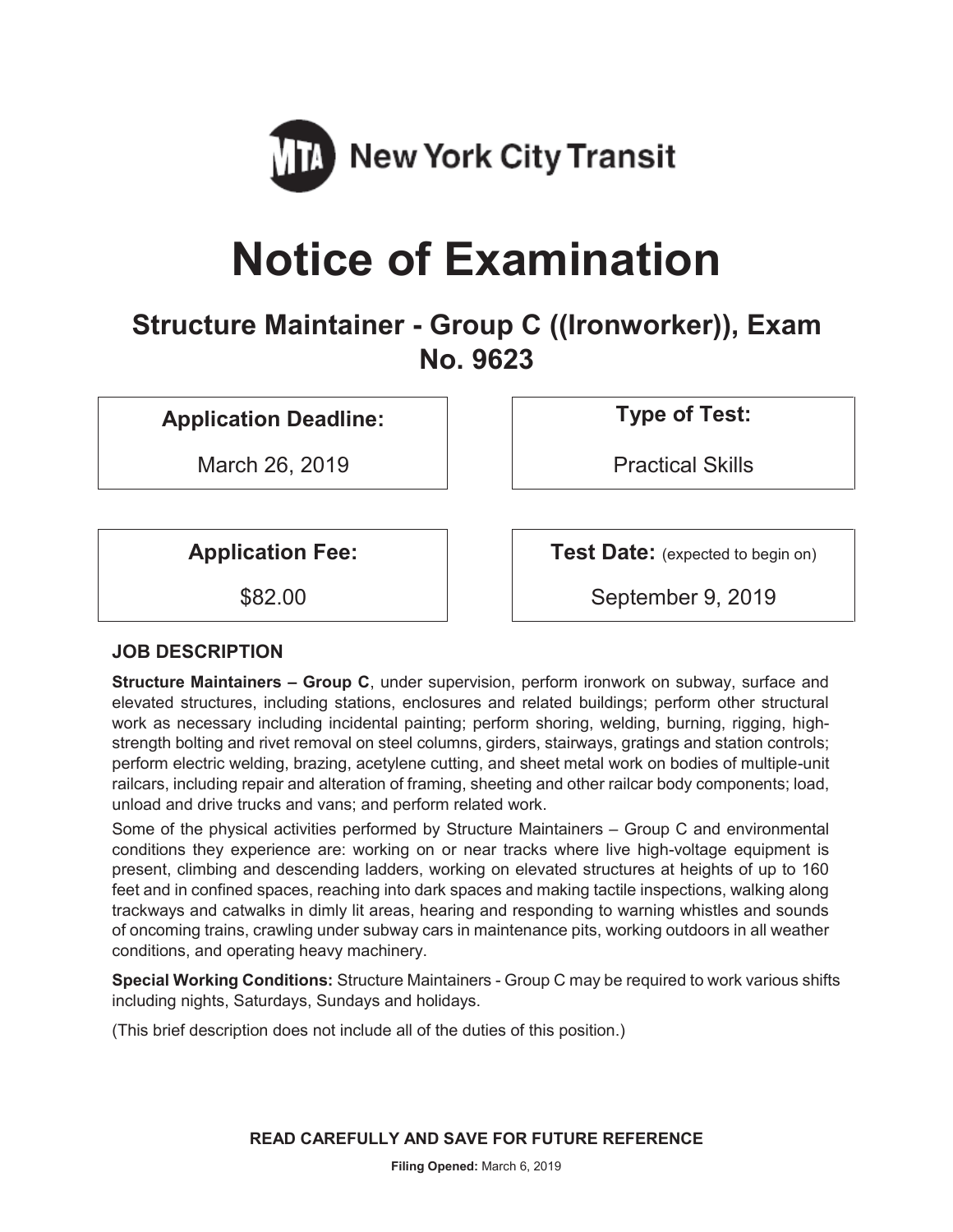Structure Maintainer - Group C ((Ironworker)), Exam No. 9623 Page 2 of 7

# **SALARY AND BENEFITS**

The current minimum salary for Structure Maintainer - Group C is \$30.81 per hour for a 40-hour work week increasing to \$36.24 in the sixth year of service. These rates are subject to change. The benefits of this position include, but are not limited to, night and weekend salary differentials, paid holidays, vacation and sick leave, a comprehensive medical plan and a pension plan.

#### **HOW TO QUALIFY**

**Education and Experience Requirements:** By the **last day of the Application Period,** you must meet the following requirements:

- 1. Three years of satisfactory full-time experience as a journey-level ironworker (i.e. fully-trained, proficient, knowledgeable, experienced, and competent in performing ironwork). For the above journey-level experience to be credited, **it must be preceded by** one of the following:
	- a. Two years of satisfactory full-time experience as a helper or trainee performing or assisting in the work described above; or
	- b. Graduation from a vocational high school with a major course of study in ironwork or a closely related field; or
	- c. Graduation from a trade school or technical school with a major course of study in ironwork, or a closely related field, totaling 600 hours; or
	- d. An associate degree or higher in ironwork or a closely related field; or
- 2. Completion of a four-year, full-time apprenticeship in the ironwork trade conducted or sponsored by a recognized trade union or recognized industry association or group.

You are responsible for determining whether you meet the qualification requirements for this examination prior to submitting the *Application*. You may be given the test before we determine if you meet the qualification requirements. If you are marked "Not Qualified," your *Application* fee will **not** be refunded and you will **not** receive a score.

The vocational high school, technical school, or trade school must be approved by a State's Department of Education or a recognized accrediting organization. The college or university must be accredited by regional, national, professional or specialized agencies recognized as accrediting bodies by the U.S. Secretary of Education, and by the Council of Higher Education Accreditation (CHEA).

### **REQUIREMENTS TO BE APPOINTED**

**Driver License Requirement:** At the time of appointment, you must possess a motor vehicle driver license valid in the state of New York with no disqualifying restrictions that would preclude the performance of the duties of this title. If you have serious moving violations, license suspension or an accident record you may be disqualified. This license must be maintained for the duration of your employment in this title.

**Medical Requirement:** Medical guidelines have been established for the position of Structure Maintainer – Group C. You will be examined to determine whether you can perform the essential functions of the position. Where appropriate, a reasonable accommodation will be provided for a person with a disability to enable him or her to perform the essential functions of the job.

(Continued)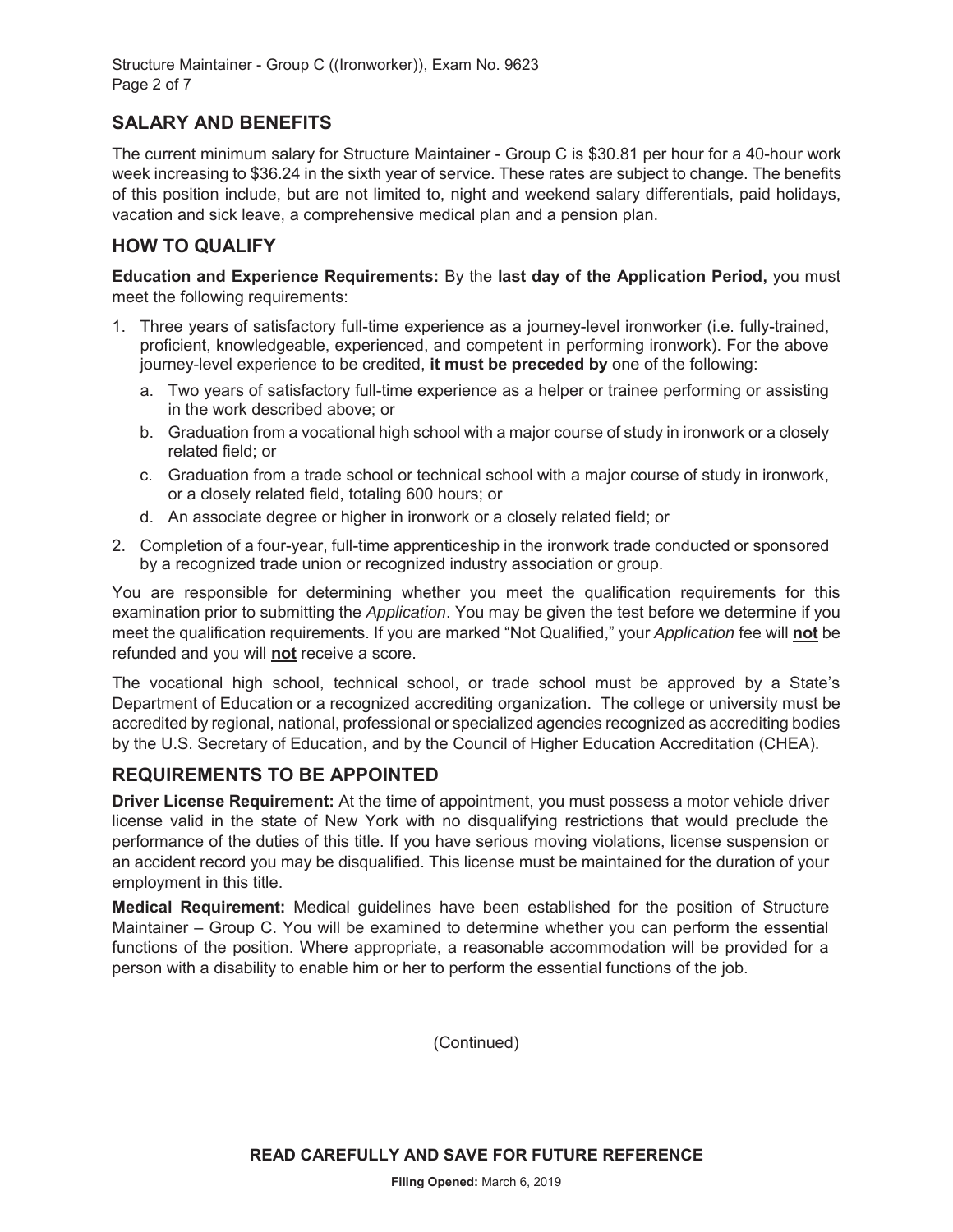# **REQUIREMENTS TO BE APPOINTED** (Continued)

**Drug Screening Requirement:** You must pass a drug screening in order to be appointed, and if appointed, you will be subject to random drug and alcohol tests for the duration of your employment. Additionally, if you have tested positive on a drug or alcohol test or had a refusal to test during preemployment or while employed by a Federal DOT-regulated employer during the applicable period, you must have completed the Substance Abuse Professional (SAP) evaluation, referral and education/treatment process required by federal law in order to be appointed to this safety-sensitive position.

**Residency:** New York City residency is not required for this position.

**English Requirement:** You must be able to understand and be understood in English.

**Proof of Identity:** Under the Immigration Reform and Control Act of 1986, you must be able to prove your identity and right to obtain employment in the United States prior to employment with MTA New York City Transit.

## **HOW TO OBTAIN AN APPLICATION**

During the application period, you may obtain an *Application* for this examination online at http://mta.info/nyct/hr/appexam.htm or in person at the MTA Exam Information Center as indicated below.

**MTA Exam Information Center:** Open Monday through Friday, from 9 AM to 3 PM, in the lobby at 180 Livingston Street, Brooklyn, New York. Directions: take the A, C, F or R trains to the Jay Street-Metro Tech Station, or the 2, 3, or the G train to the Hoyt Street Station.

### **REQUIRED FORMS**

- 1. **Application:** Make sure that you follow all instructions included with your *Application*, including payment of fee. Save a copy of the instructions for future reference.
- 2. **Education and Experience Test Paper:** Write your social security number in the box at the top of the cover page, and the examination title and number in the box provided. This form must be filled out completely and in detail for you to receive your proper rating. Keep a copy of your completed Education and Experience Test Paper for your records.
- 3. **Foreign Education Fact Sheet (required only if you need credit for your foreign education for this examination):** If you were educated outside the United States, you must have your foreign education evaluated to determine its equivalence to education obtained in the United States. The services that are approved to make this evaluation, as well as instructions on how to submit this evaluation are listed in the *Foreign Education Fact Sheet* included with your application packet. When you contact the evaluation service, ask for a "document-by-document" (general) evaluation of your foreign education.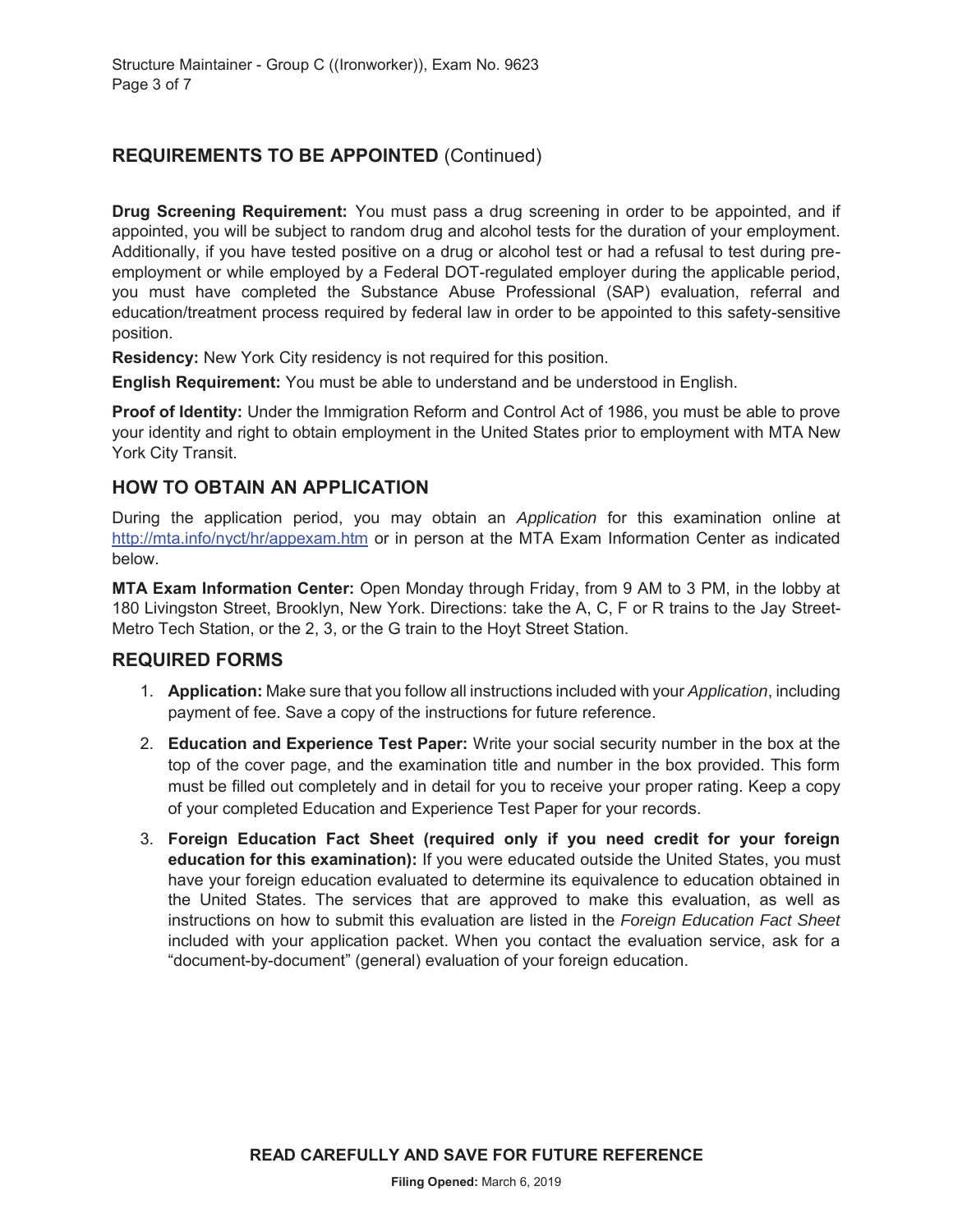## **HOW TO SUBMIT AN APPLICATION AND PAY THE APPLICATION FEE**

If you believe you meet the requirements in the "How to Qualify" section, you **must** apply by mail. MTA New York City Transit will **not** accept *Applications* in person.

#### **Applications by Mail must:**

- 1. Include all of the required forms, as indicated in the "Required Forms" section above.
- 2. Be postmarked by the last day of the application period.
- 3. Be mailed to the address in the "Correspondence" section of this notice.
- 4. Include the appropriate fee in the form of a money order.

#### **The Money Order (Postal Money Order Preferred) must:**

- 1. Be made payable to the MTA New York City Transit.
- 2. Be valid for one year.
- 3. Have the following information written on it: your name, home address, the last four digits of your social security number, the exam title and exam number.

Save your money order receipt for future reference and proof of filing an *Application*.

#### **Cash and personal checks will not be accepted**.

**Application Fee:** This fee is generally non-refundable. Under special circumstances, you may be entitled to a refund. You should refer to the Department of Citywide Administrative Services (DCAS) General Exam Regulations to determine if you are entitled to a refund prior to requesting one. You can refer to the bottom of the last page of this Notice of Examination for instructions on how to obtain a copy of the DCAS General Exam Regulations.

### **HOW TO SUBMIT AN APPLICATION WHEN REQUESTING A FEE WAIVER**

Applicants who wish to request a fee waiver must obtain an *Application* in person at the MTA Exam Information Center as indicated above and must submit the *Application* and required forms by mail to the address in the "Correspondence" section below **by the last day of the application period**.

MTA New York City Transit will not accept *Applications* in person. Additional information on how to request an application fee waiver is available with the *Application.*

### **ADMISSION LETTER OR NOT QUALIFIED LETTER**

An *Admission Letter or Not Qualified Letter* will be mailed to you about 10 days before the first date of the practical skills test. If you do not receive an *Admission Letter* at least 4 days before this date, you may obtain a duplicate letter at the MTA Exam Information Center (as indicated above). A paper copy of the *Admission Letter* is your ticket for admission to the test.

Applicants **must** keep their mailing address **up to date**. Please refer to the Correspondence section below for instructions on how to update your address and other contact information.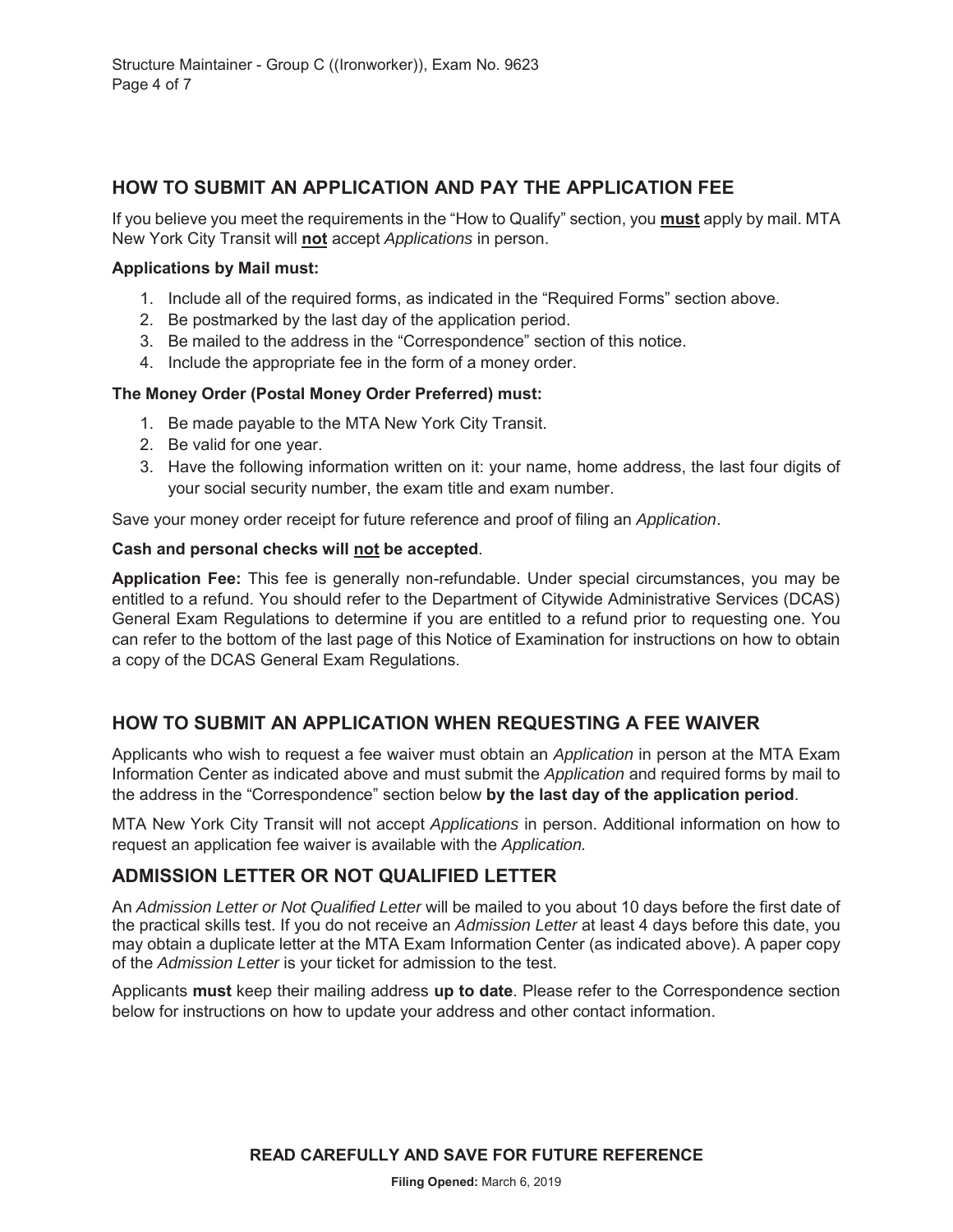## **THE TEST**

You will be given a competitive practical skills test. A score of at least 70% is required to pass the practical skills test. Your score on the practical skills test will be used to determine your place on the eligible list.

The practical skills test may measure your ability to perform layout according to specifications on a drawing; use tools to perform structural work, including welding, burning, rigging, high-strength bolting and rivet removal on steel components of structures; and climb a ladder to an elevated platform.

Veterans' or Disabled Veterans' Credit will be granted only to eligible passing candidates who request that they be applied. Veterans' or Disabled Veterans' Credit should be requested at the time of application, but **must** be requested before the date the eligible list is established. Claims for Veterans' or Disabled Veterans' Credit cannot be made once the eligible list is established.

### **TEST ADMINISTRATION GUIDELINES**

**Warning:** You are not permitted to enter the test site with cellular phones, smart watches, beepers, pagers, cameras, portable media players, or other electronic devices. Calculators are not permitted. Electronic devices with an alphabetic keyboard, word processing, or data recording capabilities, such as planners, organizers, etc., are prohibited. If you use any of these devices in the building at any time before, during, or after the test, you may **not** receive your test results, your test score may be nullified, and your application fee will **not** be refunded.

You may not have any other person, including children, present with you while you are being processed for or taking the test, and no one may wait for you inside of the test site while you are taking the test.

**Required Identification: You are required to bring one (1) form of valid (non-expired) signature and photo bearing identification to the test site**. The name that was used to apply for the exam must match the first and last name on the photo ID. A list of acceptable identification documents is provided below**. If you do not have an acceptable ID, you may be denied testing.** Acceptable forms of identification (bring one) are as follows: State issued driver license, State issued identification card, US Government issued Passport, US Government issued Military Identification Card, US Government issued Alien Registration Card, Employer Identification Card with photo, IDNYC, or Student Identification Card with photo.

**Leaving:** You must leave the test site once you finish the test. If you leave the test site after being fingerprinted but before finishing the test, you will not be permitted to re-enter. If you disregard this instruction and re-enter the test site, you may not receive your test results, your test score may be nullified, and your application fee will not be refunded.

(Continued)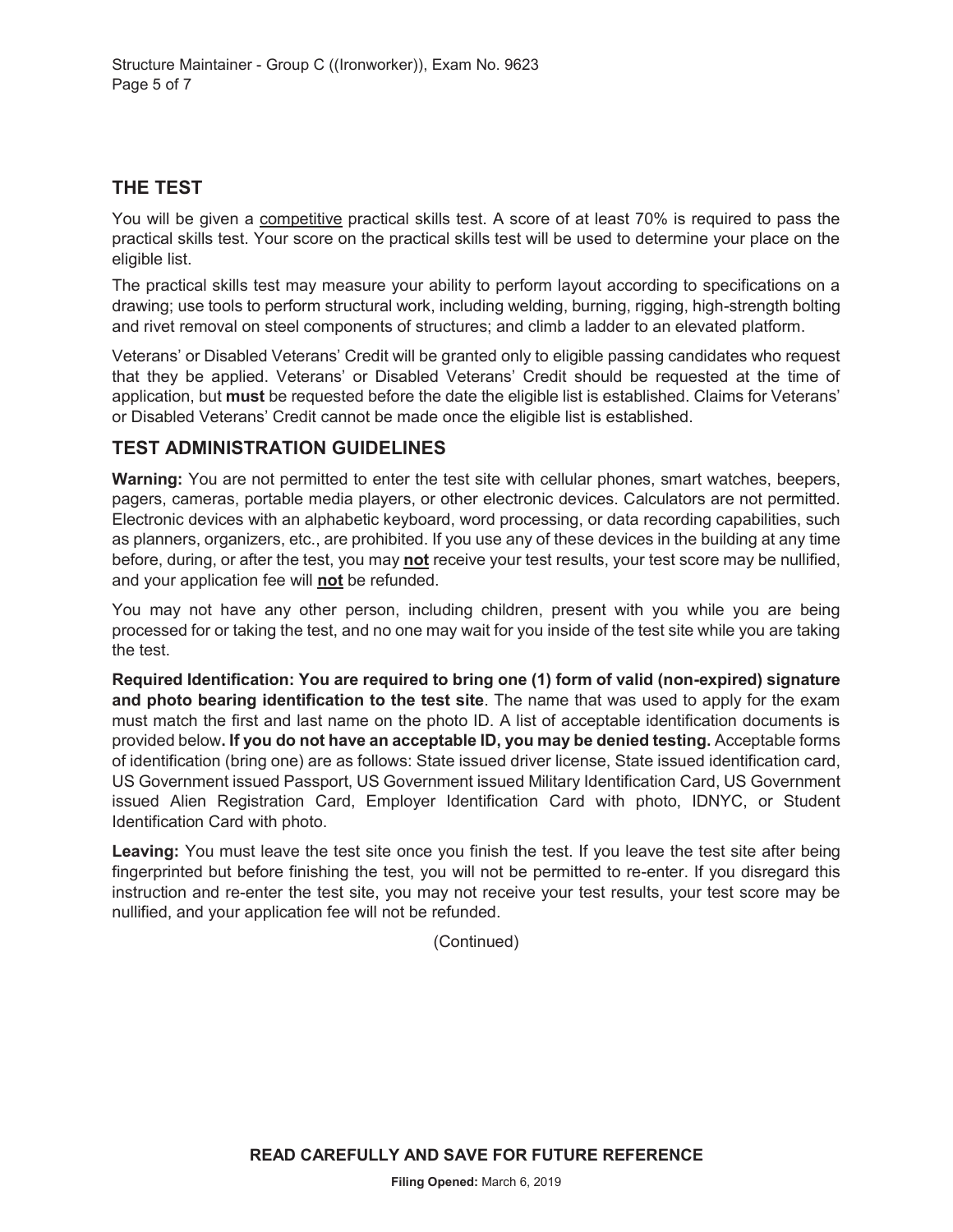# **THE TEST RESULTS**

If you meet the education and experience requirements and pass the competitive practical skills test, your name will be placed in final score order on an eligible list and you will be given a list number. You will be notified by mail of your test results. If you meet all the requirements and conditions, you will be considered for appointment when your name is reached on the eligible list.

# **ADDITIONAL INFORMATION**

**Selective Certification for New York City Welder License**: If you have a New York City welder license, a New York State Department of Transportation (NYSDOT) 3G and 4G welder certification, or an American Welding Society (AWS) D1.1 Certification, you may be considered for appointment to a position through a process called Selective Certification. If you qualify for Selective Certification, you may be given preferred consideration for a position that requires this certification. Follow the instructions given to you on the Education and Experience Test Paper form to indicate your interest in such Selective Certification.

If you are appointed to a position through Selective Certification based on having a welder certification, you must obtain a New York City welder license within twelve months of your date of appointment and it must be maintained for the duration of your employment. If you meet the requirements for Selective Certification after the close of the filing period but before the eligible list expires, you may request to be included on future Selective Certifications. In such instances, you are required to notify MTA New York City Transit as indicated in the Correspondence Section below.

# **SPECIAL ARRANGEMENTS**

**Special Test Accommodations:** If you plan to request special testing accommodations due to disability or an alternate test date due to your religious belief, follow the instructions included with your *Application* and mail your request to the address found in the "Correspondence" section below no later than 30 days prior to the first scheduled test date.

**Make-Up Test:** You may apply for a make-up test if you cannot take the Practical Skills test on the scheduled date for any of the following reasons:

- 1. Compulsory attendance before a public body; or
- 2. On-the-job injury or illness caused by municipal employment where you are an officer or employee of the City; or
- 3. Absence from the test within one week after the death of a spouse, domestic partner, parent, sibling, child, or child of a domestic partner where you are an officer or employee of the City; or
- 4. Absence due to ordered military duty; or
- 5. A clear error for which MTA New York City Transit is responsible; or
- 6. A temporary disability, pregnancy-related, or child-birth related condition preventing you from taking the test.

To request a make-up test, mail your request with your documentation of special circumstances to the address found in the "Correspondence" section below within 60 days of your scheduled test date or make the request within 90 days after performing ordered military duty

(Continued)

#### **READ CAREFULLY AND SAVE FOR FUTURE REFERENCE**

**Filing Opened:** March 6, 2019